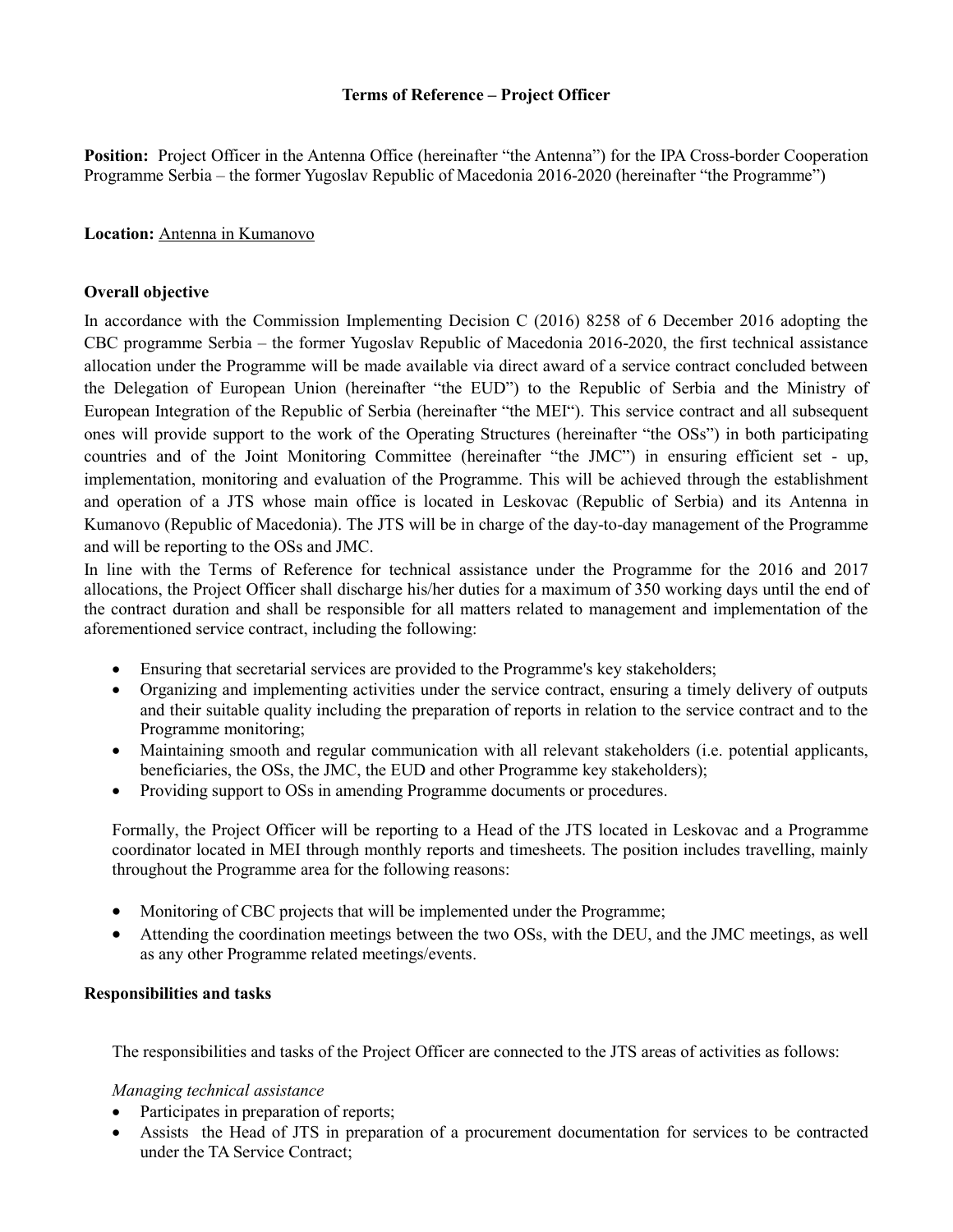- Assists the Head of JTS in management of the results of procurement procedure and preparation of executions of contracts, including checks on invoices and related technical documentation;
- Prepares the requests for payment related to the TA Service contract;
- Ensures internal follow-up of TA budget (incidental expenditures and fees) usage;
- Prepares the requests for use of incidentals, including market research and tender procedures, and contract amendments.

# *Calls for Proposals*

- Drafts a timetable for each Call for Proposals;
- Organizes partner search forums if deemed appropriate;
- Assists and gives support to CFCU for Calls for Proposals and all related documentation, if required;
- Ensures publication of Calls for Proposals in all appropriate media;
- Organizes workshops for potential applicants;
- Assists and gives support to CFCU in preparation of answers on queries for Calls for Proposals from interested applicants by the relevant deadlines, if required;
- Assists with the receipt, registration and storage of proposals received upon direct written request of the EUD;
- Provides support in budgetary clearing of selected projects, if required;
- Provides support in drafting lists of grant awarded for publication, if required;
- Records statistical information on each Call for Proposals.

## *Project monitoring*

- Supports drafting an Implementation Package for beneficiaries;
- Supports organization of Implementation Seminars for beneficiaries;
- Opens and maintains files for each contract;
- Maintains a help-line for beneficiaries;
- Drafts an indicative monitoring visit schedule;
- Conducts monitoring visits, drafts monitoring visit reports and follow up;
- Keeps relevant up-to-date project information in electronic form.

#### *Programme monitoring*

- Participates in drafting the JTS Annual Work Plans;
- Drafts Annual Implementation Reports (or any other ad-hoc documents for the JMC's consideration and the Final Implementation Report;
- Provides support when evaluation of the Programme is conducted;
- Drafts and/or amends the Programme documents and relevant procedures as required;
- Provides the secretarial function of the JMC;
- Provides any relevant information to the OSs in the participating countries as required.

#### *Publicity, visibility and information*

- Participates in drafting of the Annual communication action plans;
- Assists with the maintenance and the regular update of the Programme website;
- Participates in organization of events as indicated in the JTS Annual Work Plans;;
- Assists with preparation and production of printed materials as indicated in the JTS work plans

#### *Other*

- Contributes to identify and prepare projects selected outside Call for Proposals (i.e. strategic projects) as required by the OSs;
- Immediately reports on any signal of irregularity identified;
- Files all documents appropriately, either in physical or electronic form, or both;
- Facilitates any monitoring or audit missions related to service contract;
- Provides support to the organization of the TA service contract Project Steering Committees;